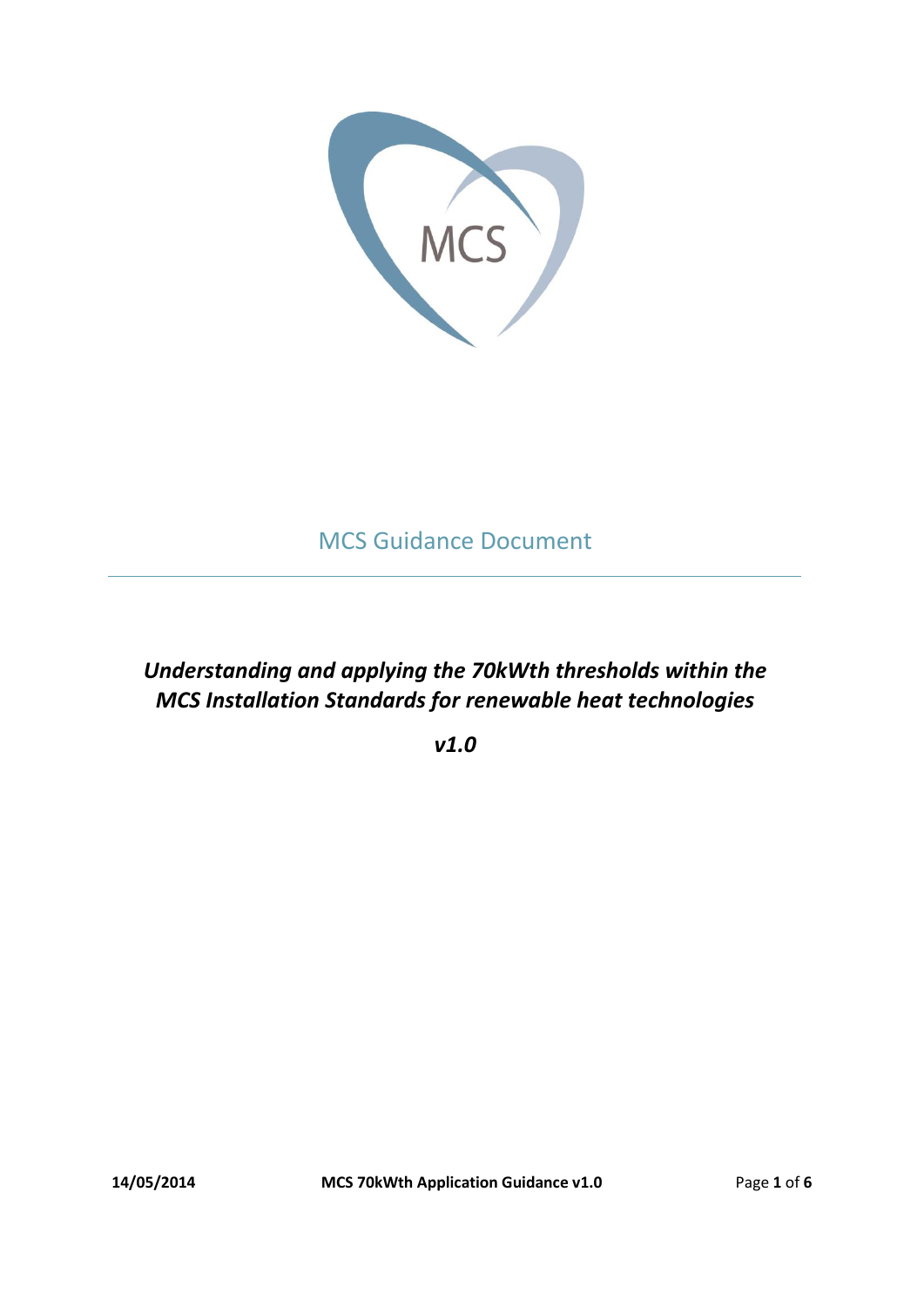# **Table of Contents**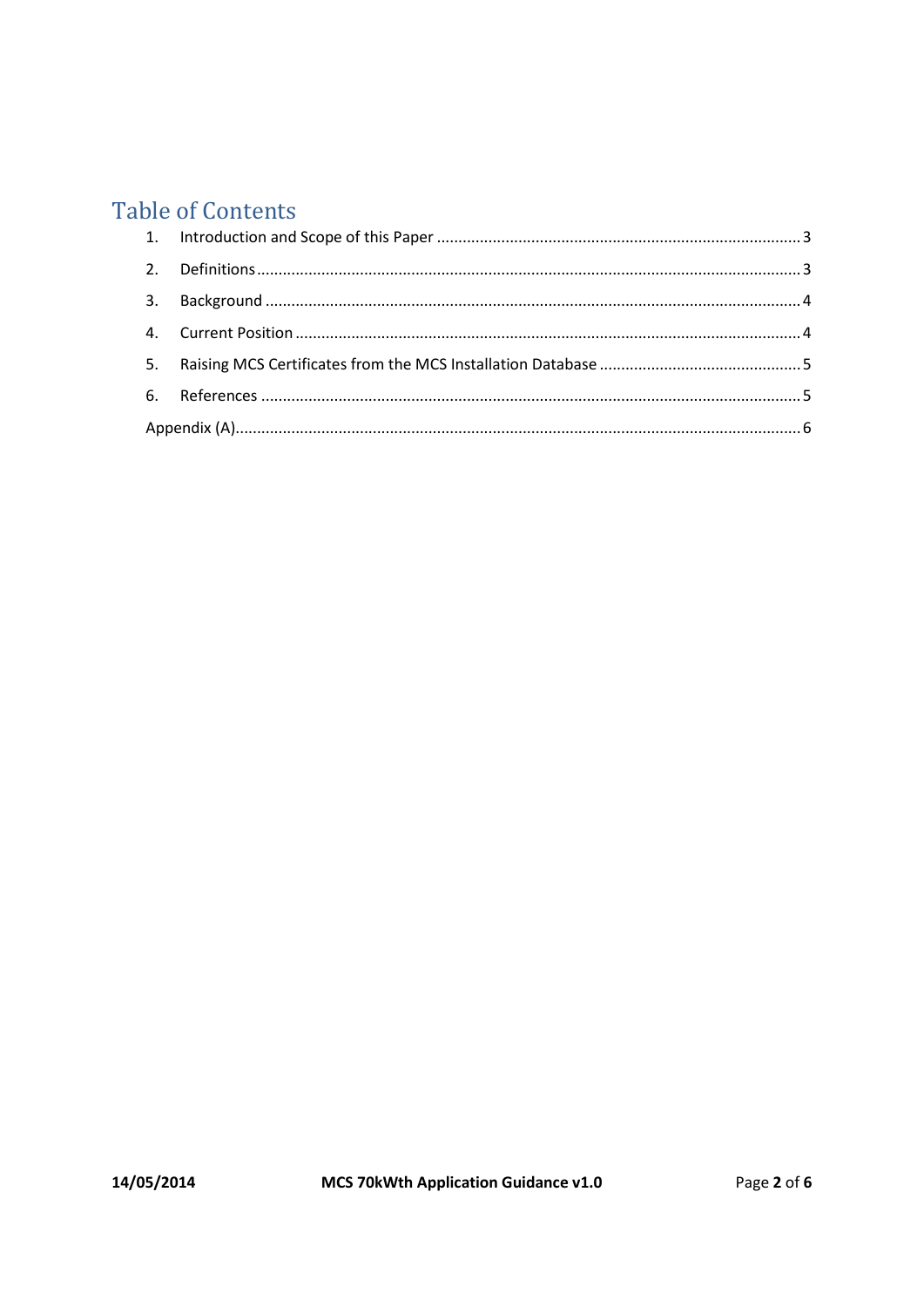#### <span id="page-2-0"></span>**1. Introduction and Scope of this Paper**

This document has been produced to provide guidance on how to interpret the scope clauses under each of the heat technology MCS Installation Standards. This document provides clarity on all installations being designed in accordance with the Scheme requirements including, domestic and non-domestic applications.

#### <span id="page-2-1"></span>**2. Definitions**

The following definitions set out the meaning of the following terms used within this guidance:

Area

All or part of a property that has been defined for the purposes of calculating the space heating demand and any domestic hot water demand (if applicable).

Gross heat demand

The total heat demand of any property taking into account all of its area(s) and any uplift factors.

MCS Certified Product

An MCS Certified Product that is designed to provide renewable heat to a system.

The MCS Certified Product's gross output shall not exceed 45kWth according to its certified output at the type test conditions.

Plant

One or more heat producing appliance(s) connected to meet the heat demand, these appliances may or may not be hydraulically linked.

Property

One or more buildings that share the same heat distribution system and are considered to be a single rateable property.

Renewable heat demand

The total heat demand that the MCS Certified Product(s) are designed to cater for.

System

An assembly of heat producing appliance(s), pipes, circulators, valves, controls, and similar to meet the heat demand of a property

*NOTE: One or more system(s) may be installed and / or connected together to meet the gross or renewable heat demand of the property*

**14/05/2014 MCS 70kWth Application Guidance v1.0** Page **3** of **6**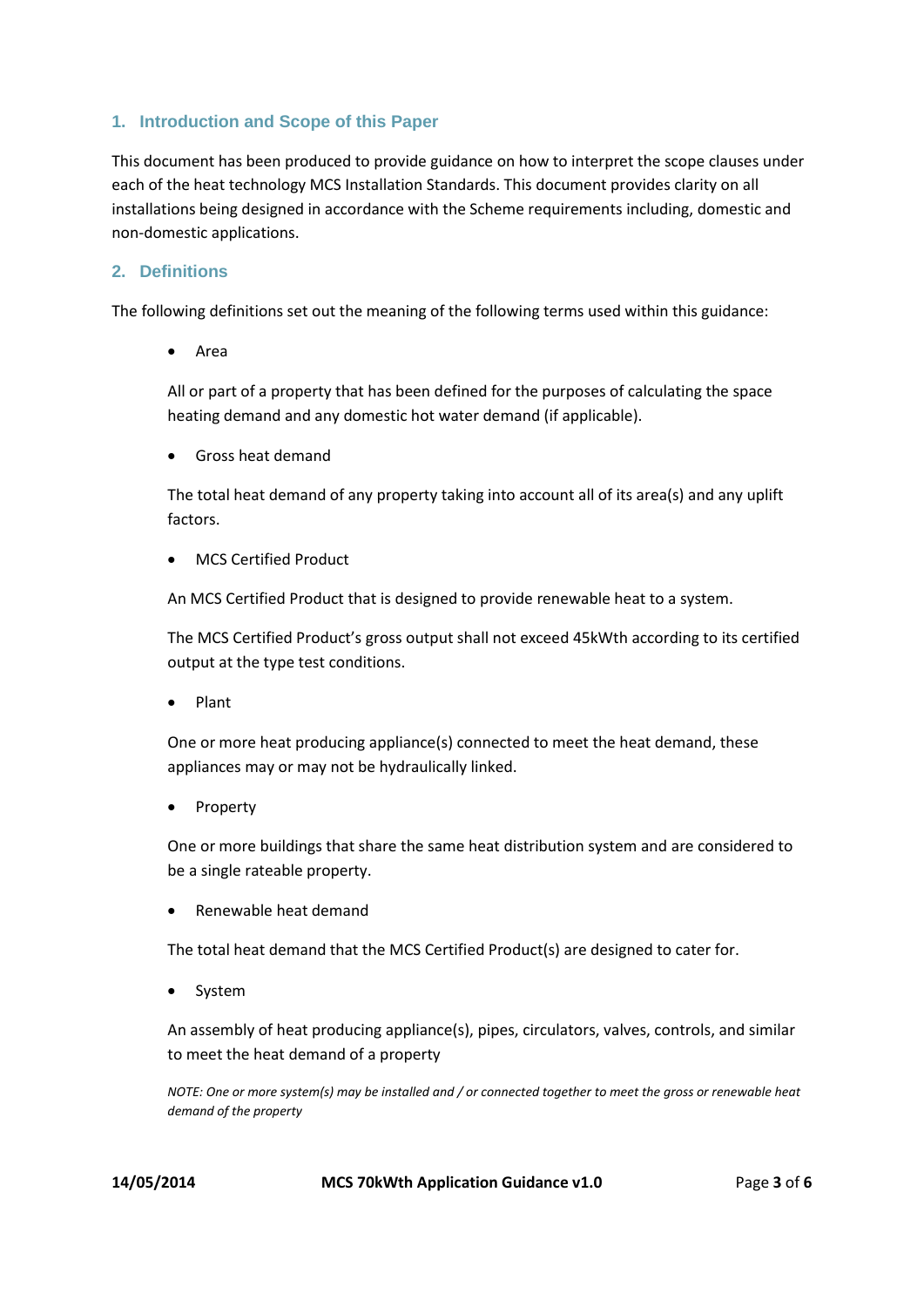#### <span id="page-3-0"></span>**3. Background**

The MCS Certified Product threshold of 45kWth stems from the Energy Act (2004) under the definition of the term "Microgeneration"<sup>1</sup>.

It is possible to collate evidence that could see this limit raised in line with appliance innovation and market demand. However, at the time of writing, this opportunity is not available as it is fixed by the Energy Act (2004).

Appliances equal to, or less than 45kWth output and that are MCS Certified are widely available across all technology groups.

When undertaking the design of a system the threshold of 45kWth is often referred to as the "limit" or "threshold" for that particular system. This 45kWth threshold refers to the appliance as opposed to the system.

This is particularly important to note when considering systems where the appliance output can vary according to external factors, such as an Air Source heat pump where its rating is usually determined at 7°C air temperature but where the design is being undertaken based on an ambient air temperature of  $\sim$ -3°C which will result in a reduced thermal output capacity.

The MIS Standards now define their scope as:

"Design heat load requirement of up to 70kWth as determined…"

#### <span id="page-3-1"></span>**4. Current Position**

Currently the MCS scheme documents permit installers to undertake system design, installation and certification of systems with a heat demand no greater than 70kWth under the following conditions:

- 1. Any heat producing appliance(s) installed and certified for use under MCS, e.g. an MCS Certified or Solar Keymark product, does not exceed 45kWth.
- 2. The gross heat demand has been calculated in accordance with the relevant MCS heat technology installation standard(s).
- 3. The heat demand for any given area is no greater than 70kWth.

The above conditions would allow for the installation of multiple MCS Certified Products (or equivalent) no greater than 45kWth each, to meet the gross heat demand of a given property. If this is the case then the MCS certified Installation Company shall ensure they hold the relevant competencies.

 $\overline{\phantom{a}}$ 

<sup>&</sup>lt;sup>1</sup> Energy Act (2004) (See Section  $6$  – References of this document)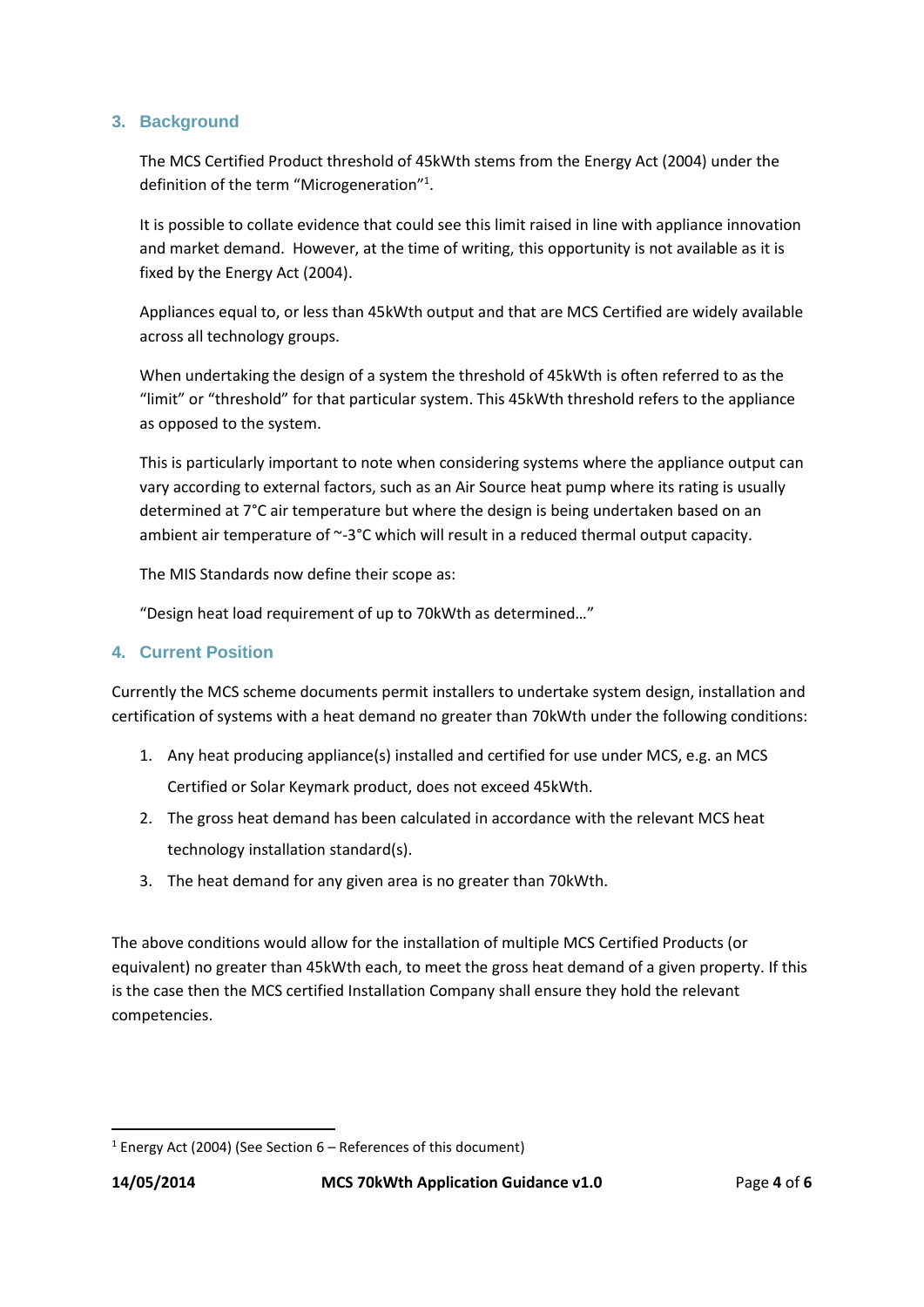This will usually mean that MCS Certified Installation Company shall divide the gross heat demand of the given property into areas with a heat demand of no more than 70kWth per area, and apply the system design principles accordingly.

Where this is the case it may or may not be necessary to hydraulically separate these area(s), this will be a matter for the designer to consider for each installation.

In all cases the installation company shall ensure that they have the necessary competencies to design, install, commission and handover the appliances relevant to the specific system concerned.

It is therefore possible for an installation with a gross heat demand in excess of 70kWth to have its heat demand fully (or partially) met by the use of multiple MCS Certified Products (or equivalent).

#### **NOTE: Examples of how this guidance should be applied are given in appendix (A)**

#### <span id="page-4-0"></span>**5. Raising MCS Certificates from the MCS Installation Database**

When an installation comprises of multiple MCS Certified Products (or equivalent) it will be necessary to raise multiple MCS Installation Database certificates where the products installed hold their own individual MCS certification numbers. Each MCS Installation Database Certificate will detail the specifics for the given MCS Certified Products (or equivalent) in relation to the overall system.

The creation of multiple MCS Installation Database certificates for a single system has always been possible and therefore no change has been implemented to the way in which MCS Installation Database certificates are raised.

#### <span id="page-4-1"></span>**6. References**

1. Energy Act (2004)

Chapter 2 82 (6)

For the purposes of this section "microgeneration" means the use for the generation of electricity or the production of heat of any plant—

> (a) which in generating electricity or (as the case may be) producing heat, relies wholly or mainly on a source of energy or a technology mentioned in subsection (7); and

(b) the capacity of which to generate electricity or (as the case may be) to produce heat does not exceed the capacity mentioned in subsection (8).

Chapter 2 82 8(a) & (b)

That capacity is—

(a) in relation to the generation of electricity, 50 kilowatts;

(b) in relation to the production of heat, 45 kilowatts thermal.